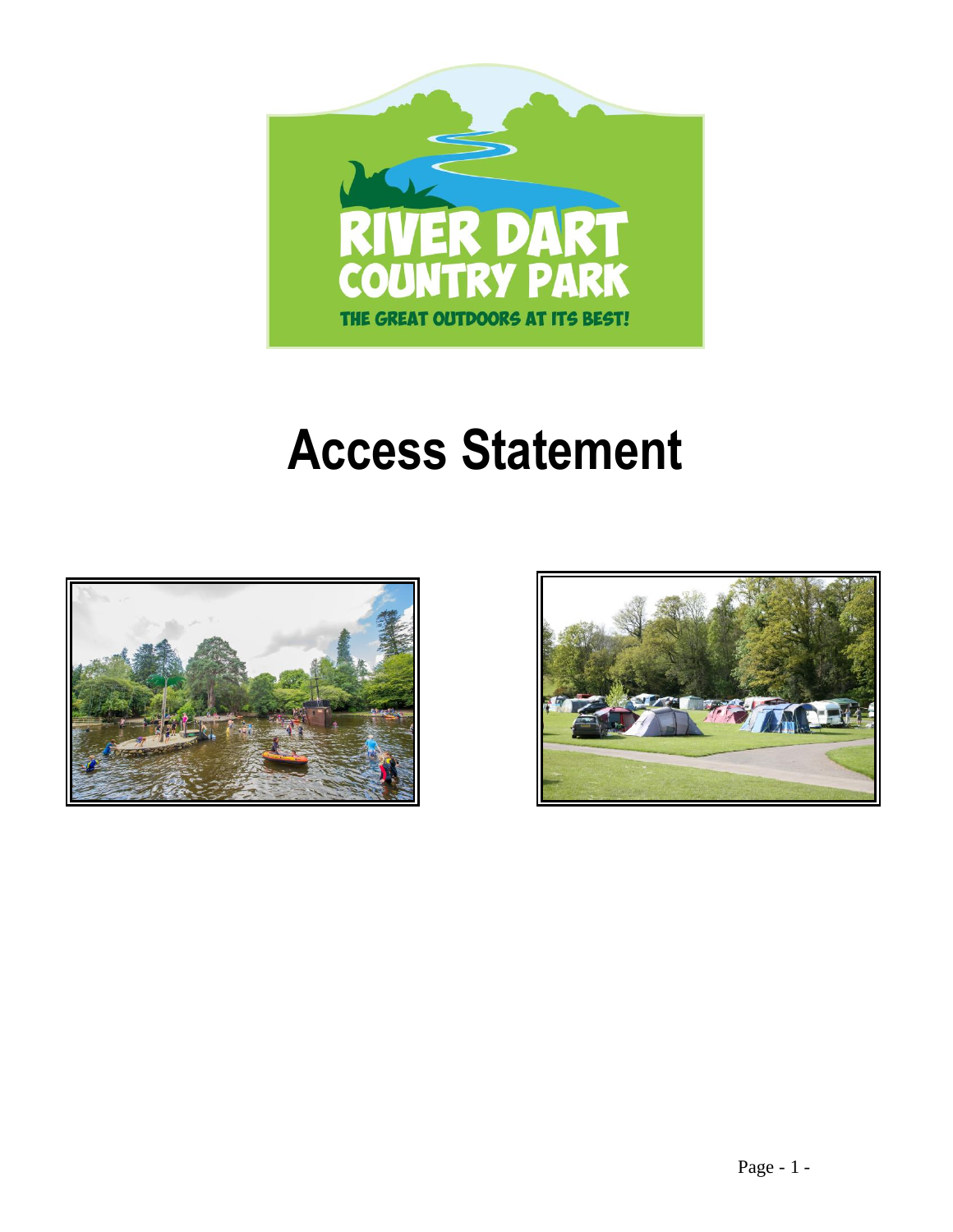## **Access Statement**

We are delighted to welcome you to The River Dart Country Park and Holne Park House.

The River Dart Country Park & Holne Park House aims to attract a wide range of visitors to its campsite & property and welcomes all disabled people in society, irrespective of age, physical, intellectual or sensory ability and we will do everything possible to ensure a safe and pleasurable stay.

The River Dart Country Park & Holne Park House wants to provide a top-quality experience for all visitors. It will endeavour to ensure that disabled people are not treated any less favourably, and that 'reasonable adjustments' are made where appropriate and possible through sensitive and creative solutions. The Park is constantly reviewing how to improve all forms of access to its properties and services, and is striving to demonstrate best practice in the management of its site, in the services it provides, and towards the people it employs. Certain activities and attractions in our Park can, however, be physically demanding and vigorous and we therefore reserve the right to refuse admission should we feel there is a danger to a particular individual or individuals for whatever reason. We are advised by the Health and Safety Executive that a refusal on grounds of health and safety does not constitute discrimination. We hope that you understand and accept the decisions made in the interest of your safety. All of our team members are required to adhere to rules and restrictions for health and safety purposes, therefore please do not ask the team to break any rules; they are there for your safety and for the safety of others. Your safety whilst at River Dart Country Park is our main priority.

Whilst our staff are knowledgeable about special needs, reactions of other guests can occasionally be unpredictable if disabilities are mistaken for anti-social behavior. To assist in preventing should an occurrence of this we suggest that you notify us of your visit in advance, so we can assist you in arrangements for your visit.

A few more ways in which we hope to make your visits more enjoyable:

- Paths and access ways are designed and built to be wide and level or slightly sloping, with hard surfacing wherever possible or appropriate.
- Large print is used wherever possible and appropriate. Lower case text is used as much as possible
- Seated areas and picnic tables are available around the park.
- Catering ingredients are available, and staff will make special preparations i.e. cut up / liquidise.
- Assistance dogs are welcome and water bowls are available around the site.
- Carers that display valid and current proof of carers allowance, emergency carers card or company carers ID only, are eligible to 50% discount on admission. (Please contact River Dart Country Park prior to your visit for more information).

Roger Sell, General Manager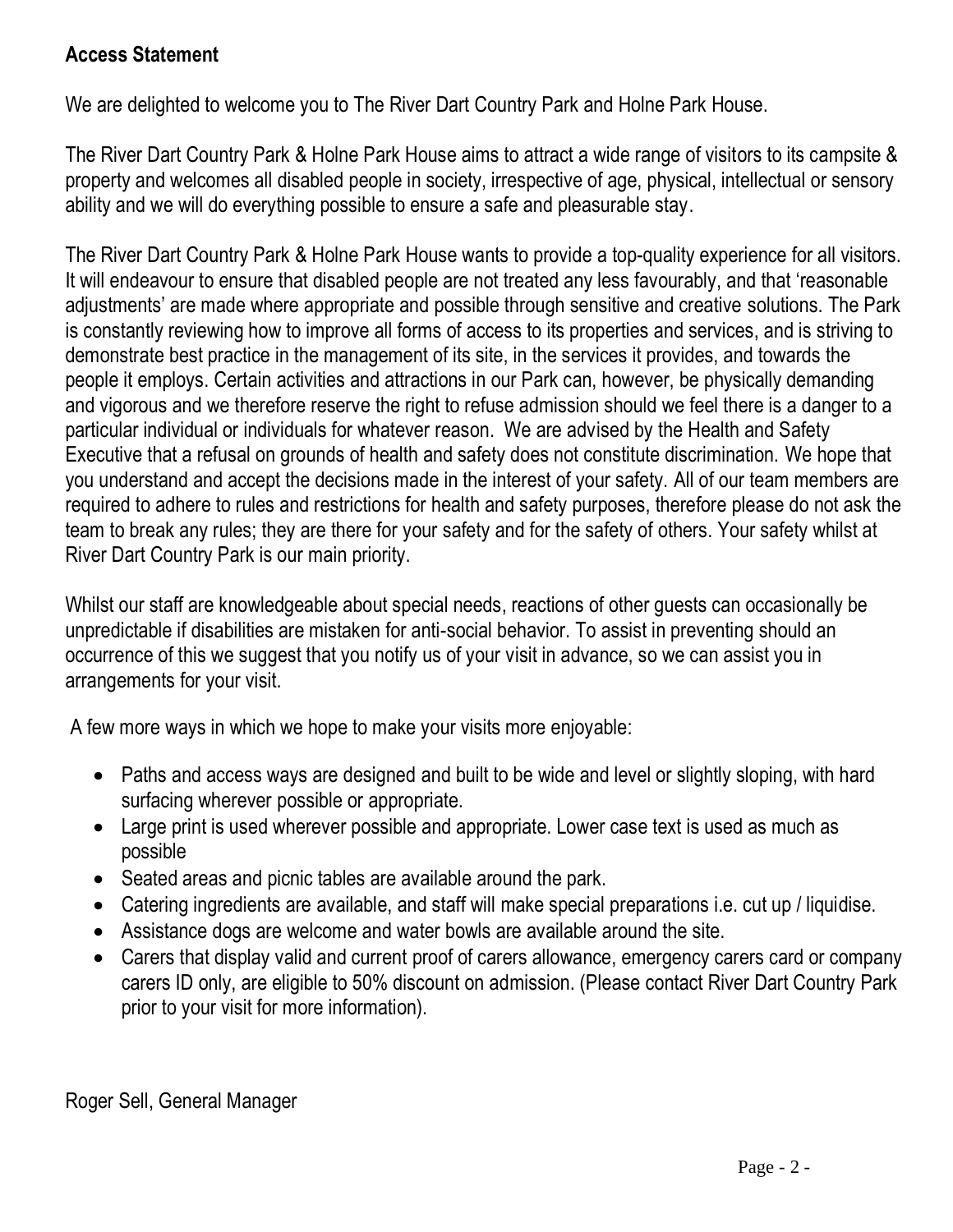## **General Information**

The Park can be accessed easily by wheelchair users or those with limited mobility. However, the Park is predominantly a natural environment and so uneven surfaces and changes in levels are inevitable away from the built environment and hard paths. Our guests' safety is our prime concern and as such, River Dart Country Park reserves the right to refuse admission to an activity or facility if we feel that your safety or the safety of others maybe at risk. Some of our activities are not suitable for all forms of disability. However, we will endeavour to accommodate disabled guests whenever it is safe to do so. Most of our activities are clearly visible and we recommend that you observe their operation before queuing or ask a warden for advice.

## **Parking**

Parking for disabled guests is available in the lower level car park near reception. Guests with disabled badges may park in this area.

## **Signage**

Large print information is available at various points around the park.

#### **First Aid**

Our First Aid station is located near reception at Holne Park House. If a first aider is not present please contact reception, who will contact a qualified first aider. Alternatively notify a warden who will be more than happy to assist you. The First Aid station is accessible to guests in wheelchairs.

## **Toilets**

Many of the toilet facilities around the Park also incorporate baby changing areas and lowered hand wash basins. Toilets for disabled guests are available at the following locations:

- Near reception, opposite path to Old Sawmill Café bar.
- Woodlands amenity block & family bathroom
- Meadows amenity block.
- Picnic Meadows amenity block
- Toilet block beside Oasis.

## **Telephone**

A public telephone is available outside the Park shop entrance.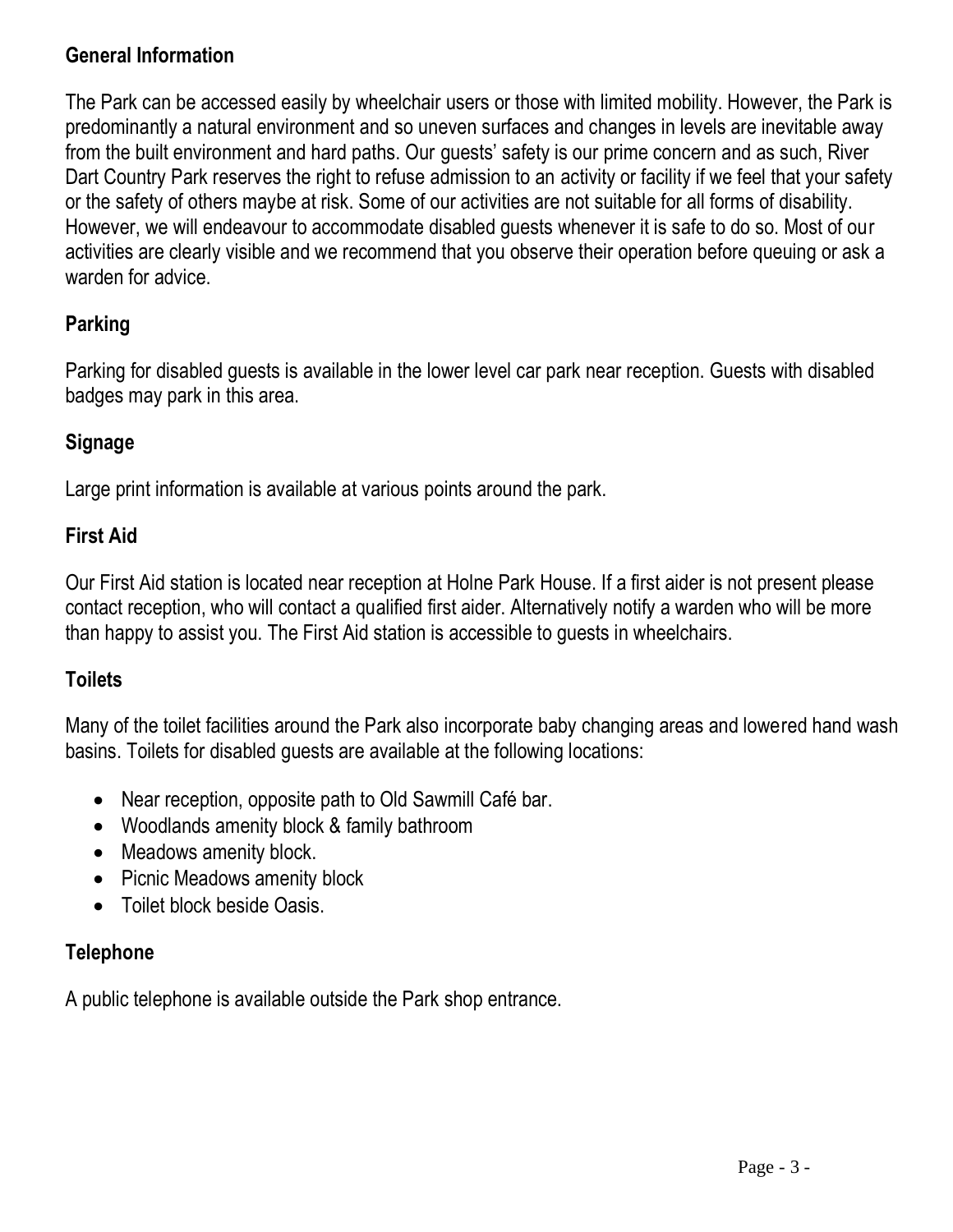## **Rides**

Guests with special needs will require the assistance of an accompanying friend or carer to enjoy some of the activities or facilities.

## **Food & Refreshments**

## **The Old Sawmill Café Bar.**

Seasonal opening, offering a variety of hot and cold snacks and meals. An assortment of drinks is available including a licensed bar for over 18 years old.



The old Sawmill can be booked for birthday parties and private functions. Toilet facilities are available.

**Access:** access is gained through the main entrance. Level seating is available outside. Food is ordered at the bar and meals brought to your table, with the exception of Sunday Carvery. Please ask for assistance if required.

#### **Oasis**

Seasonal opening, offering hot and cold snacks and drinks, ice cream and various water toys and inflatables.

**Access:** via a low ramp onto a level wooden platform.

**Special condition:** The counter is above waist height. Please ask for assistance if required.

#### **Park shop**

Situated adjacent to the Old Sawmill Café Bar, offering a range of daily goods including bread, milk, meats, vegetables, camping equipment, newspapers, toys, and ice cream.

#### **Special conditions:**

All areas are accessible by wheelchairs; however, assistance maybe required to reach items hanging on walls. Please ask for assistance if required.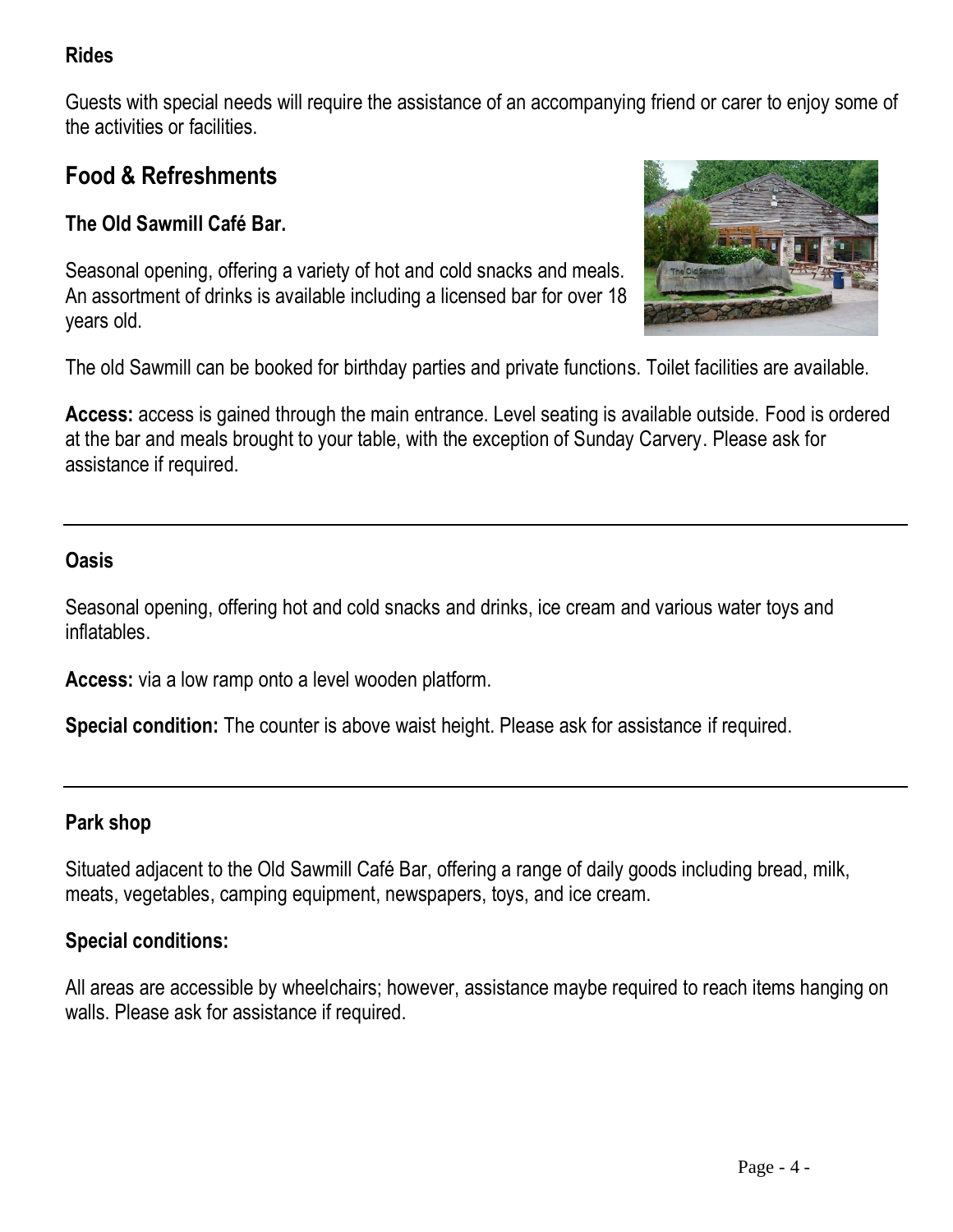## **Adventure Playgrounds**

The main adventure playgrounds are on a level area, however, for wheelchairs and prams access is easier via the track adjacent to the main reception.

## **Pirate Ship**

Situated in the centre of a lake 0.85 meters deep with a hard-stone bottom. The pirate ship is accessible by a 0.3m wide level walkway some 20 meters in length or by inflatable dinghy.

**Special conditions**: This is not suitable for wheelchair users and assistance will be required for some users with impaired sight or balance.

#### **The Beach**

A sandy beach adjacent to the pirate ship lake, with a small area of lake water.

**Access:** accessible to all persons although care and supervision must be taken when close to shallow water.

**Special conditions:** Dogs to be kept off the sand.

## **Play Fort**

Timber construction with multiple levels.

**Special conditions**: accessible inside the play fort on ground level only for wheelchairs.

#### **Zip Wire**

Accessed via steps to a platform 2.0 meters above ground level. Suitable for persons aged 8 years and above.

**Special conditions;** children must be supervised by an adult. Not suitable for wheelchairs.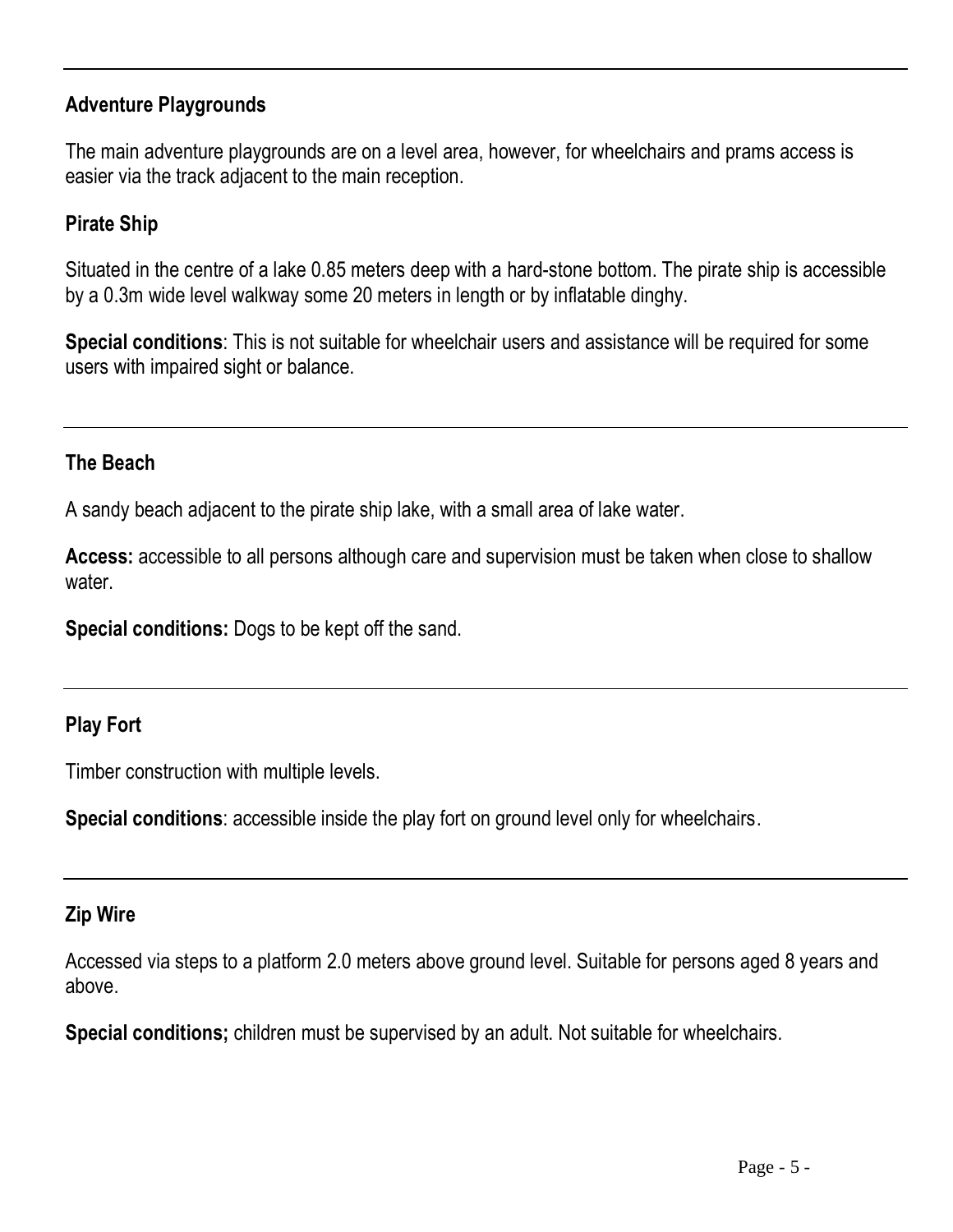## **Commando Style Assault Course**

A series of challenges across level ground.

**Special conditions:** The visually impaired will need some assistance. Not suitable for wheelchair users.

## **Anaconda Slide**

Access from ground level with one step. To avoid the steps, from exit of the slide, please use the path from the car park back to the entrance.

**Special conditions:** Children need to be supervised by an adult. Not recommended for children under 4 years of age.

## **Low ropes course**

Accessible from level ground via series of steps, alternatively use path directly from car park.

**Special conditions:** Children need to be supervised by an adult. Not suitable for wheelchair users.

## **Climbing pods**

Accessible from the pathway outside the Old Sawmill Café Bar entrance.

**Special conditions:** Children need to be supervised by an adult. Not recommended for children under 8 years of age. Not suitable for wheelchair users.

## **Observatory Tower**

Accessible via steps that lead directly onto Observatory Tower platform from level ground.

**Special conditions:** Children need to be supervised by an adult. Not suitable for wheelchair users.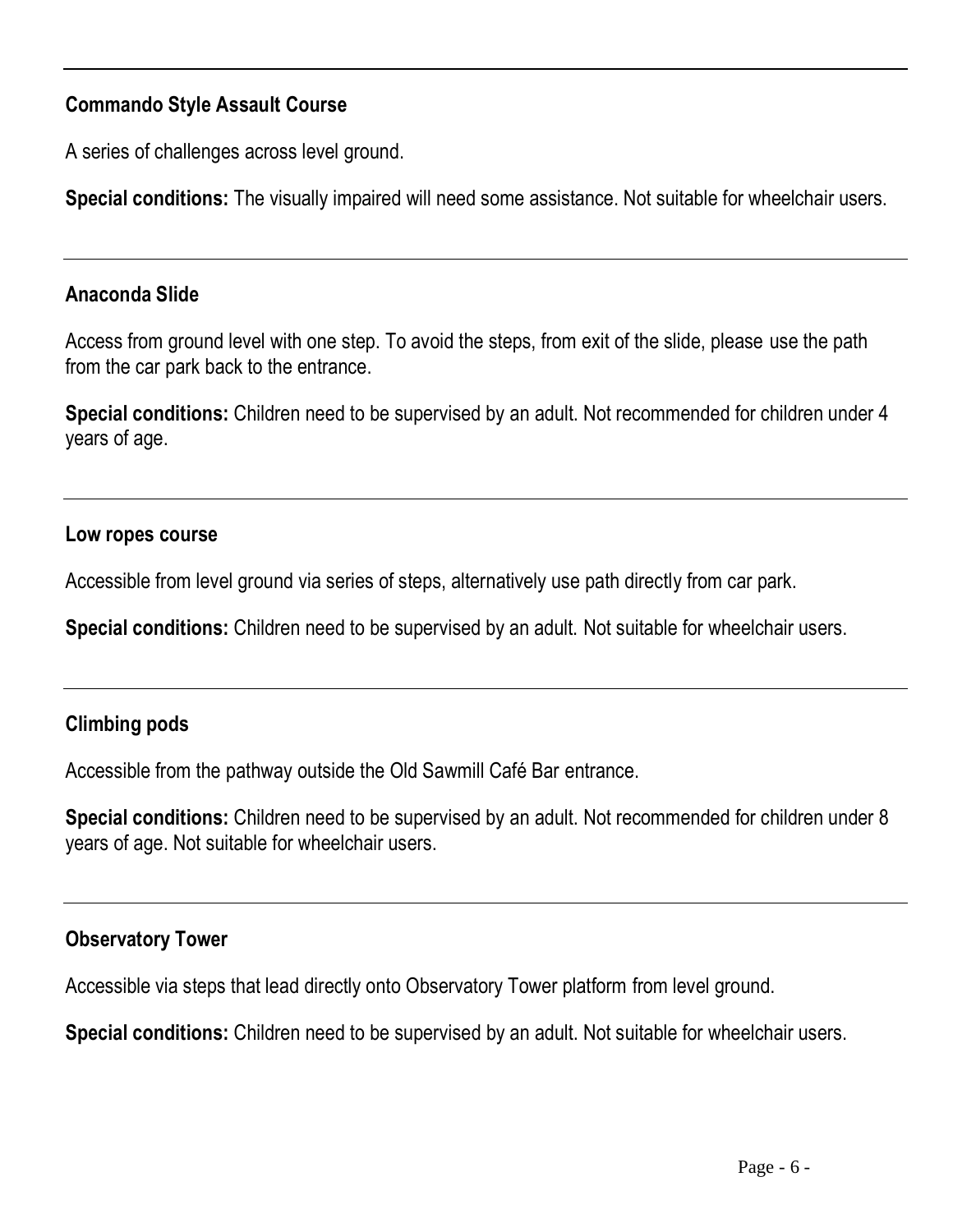## **Agility trail**

**Access:** Can be accessed via tracks surrounding adventure playgrounds, however, weather conditions can impact track condition.

**Special conditions:** Children need to be supervised by an adult. Not recommended for children under 6 years of age. Not suitable for wheelchair users.

#### **River and Woodland Walks**

There are various trails and walks throughout the Park. These are signed.

**Access:** suitable for most wheelchair users but assistance maybe required in places.

**Special conditions:** The majority of walks are on the level or gently sloping ground, however uneven or slippers surfaces (after rain fall) are inevitable.

#### **Dare Devil Activities**

These are instructor supervised activities available in school holidays and weekends April – September. They are at additional cost.

#### **High Ropes Course:**

16 elements up in the trees up to 15 meters above ground level. Safety equipment is provided. Age restriction – not suitable for under 8 years of age**.**

**Special conditions:** Not suitable for wheelchair users or persons with restricted mobility. Visually impaired persons would need close supervision**.** 

#### **Mega Zip Wire:**

150-meter-long zip wire over water.

**Access:** via steep steps. Safety equipment is provided. – Not suitable for under 8 years of age.

**Special conditions:** By prior arrangement it is possible for persons with limited mobility to use this facility. It is not possible during high season / peak times.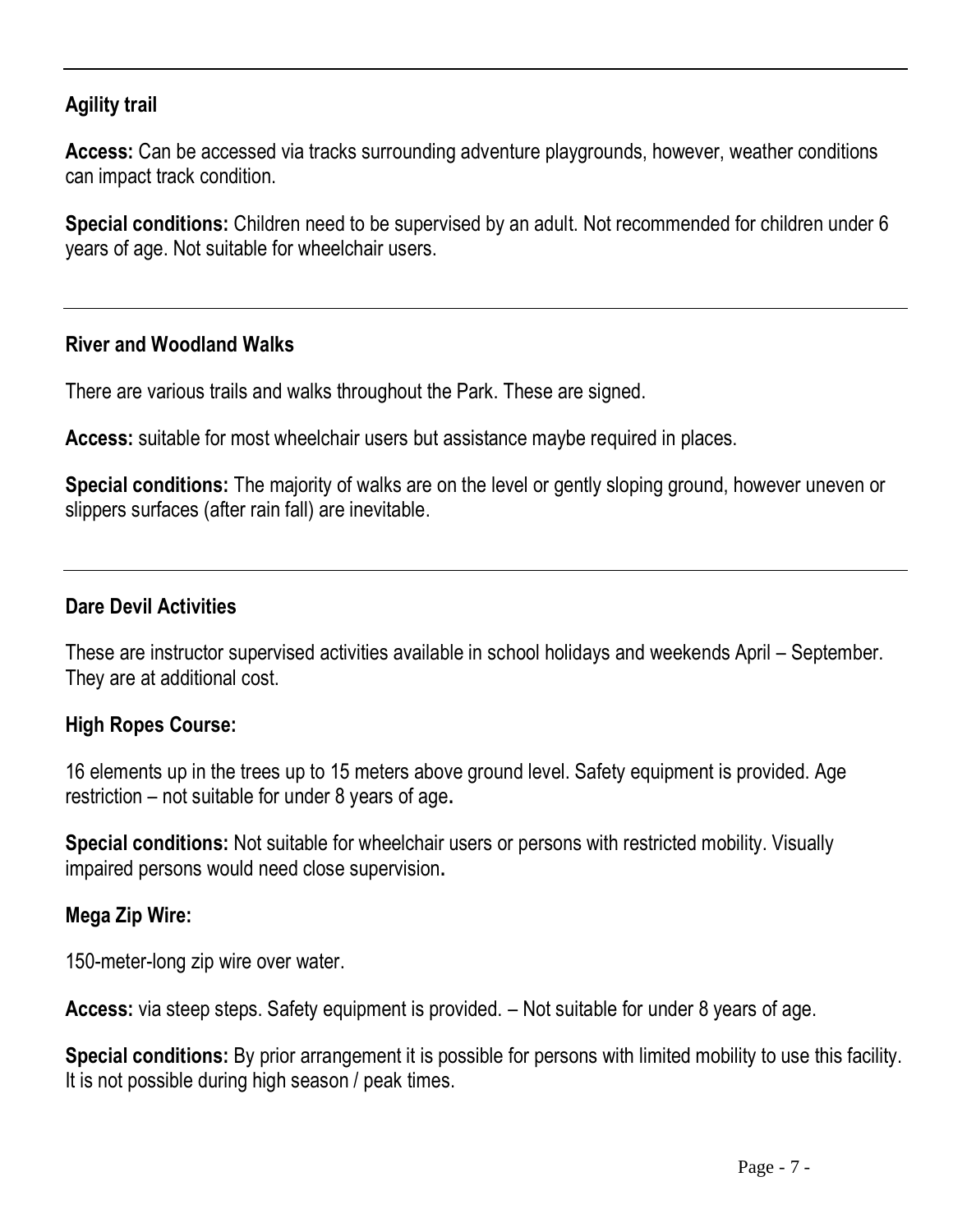## **Canoeing:**

In open canoes on our lake. Up to three persons in each canoe. All safety equipment is provided. No persons under 4 years of age. All children must be supervised by an adult.

**Special conditions**: Suitable for persons with limited mobility by prior arrangement.

#### **Water Zorbs**

Inflatable spheres in which a person is enclosed and walks / floats on water. The Zorb is tethered for safety reasons, allowing quick retrieval. No children under 5 years of age.

**Special conditions:** By prior arrangement for persons with some limited mobility.

#### **Climbing Wall:**

An undercover climbing or bouldering wall with 220m2 of undercover fun. All safety equipment is provided. Not suitable for children under 6 years of age.

**Special conditions:** Visually impaired persons will require supervision. Not suitable for persons with limited mobility.

## **Holne Park House**

Holne Park House is a large Victorian Manor House at the centre of the Park and is available to hire as an exclusive venue for weddings, entertaining and corporate events. The main house has five large reception rooms on the ground floor and ten en-suite rooms on the first and second floors. The North-West wing is converted to dormitory style rooms with bunk beds and en-suite facilities.

**Access:** Access is possible for wheelchair users via the Ballroom and reception (via ramps). Access to accommodation is via stairs only to the first and second floors.

**Special conditions:** Persons staying with limited hearing can, in advance, request vibrating pillows to alert them whilst sleeping should the fire alarm sound.

#### **Coach House:**

The Coach House is a separate building with its own car park. It has nine en-suite twin rooms with three on the ground floor and six on the first floor. There are two meeting rooms on the ground floor. En-suite facilities include full disabled W.C. and shower as well as drying room for clothes.

**Access:** Access is from the level car park to the building. The ground floor rooms are all suitable for wheelchair users. Stairs only to the first floor.